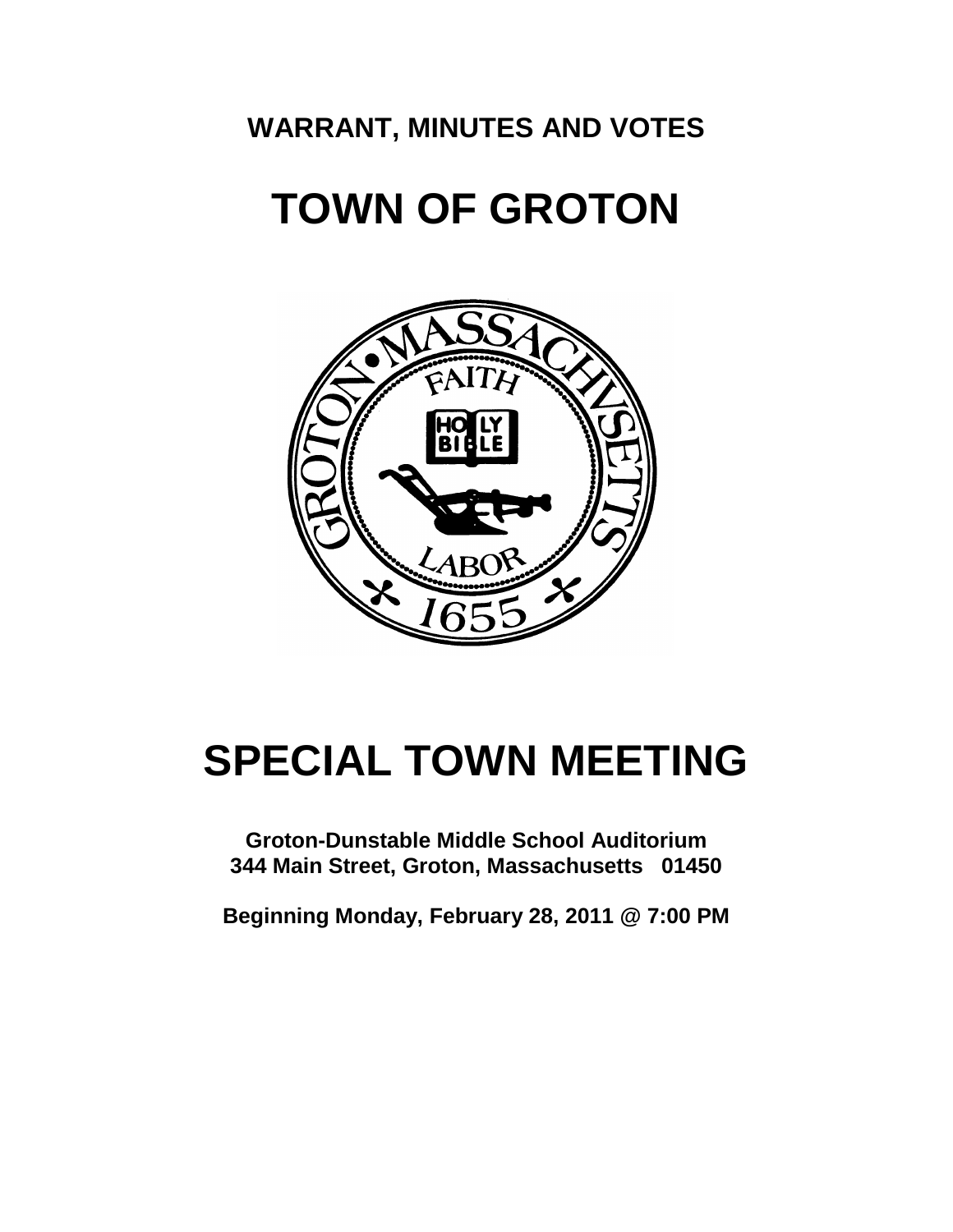#### **SPECIAL TOWN MEETING February 28, 2011**

**Town Moderator: Town Clerk: Notify Clerk: Robert L. Gosselin. Sr. Town Clerk: Michael F. Bouchard** Robert L. Gosselin, Sr.

**Deputy Town Moderator Finance Committee:**

Peter S. Cunningham, Chairman **Peter J. DiFrancom Chairman** Peter J. DiFrancom George F. Pillon, Jr., Vice-Chairman George F. Dillon, Jr., Vice-Chairman Anna Eliot, Clerk Steven Webber, Vice Chairman Joshua A. Degen, Member Robert Hargraves Stuart M. Schulman, Member

Jay M. Prager, Chairman Joseph Crowley **Board of Selectmen:** Georganna B. Cochran<br>Peter S. Cunningham. Chairman **Gramman** Peter J. DiFranco

#### **Town Manager:**

Mark W. Haddad Patrice Garvin, Executive Assistant

**Proceedings:**

**The meeting was called to order at 7:11 PM on February 28, 2011. Deputy Moderator Jason Kuappi presided.**

**This being a Special Town Meeting, a quorum of 147 registered voters was needed. At 7:10 PM, 200 registered voters were in attendance.** 

**Mr. Dillon led the Pledge of Allegiance.** 

**It was determined that the warrant was duly posted. The reading of the warrant was waived by unanimous vote.**

#### **MOTION Mover: Mr. Scott Harker**

I move that the members of this Special Town Meeting vote to re-align the Articles given in the Warrant for this Meeting as follows:

That the positions of the current Article One and Article Three be reversed. That is the current Article One be replaced by the current Article Three, the current Article Three be replaced by the current Article One, thereby making the new Article One the current Article Three and the new Article Three the current Article One.

#### **Seconded**

**Quantum of vote: Majority**

**Vote: Majority vote** on the motion to realign the Special Town Meeting Articles.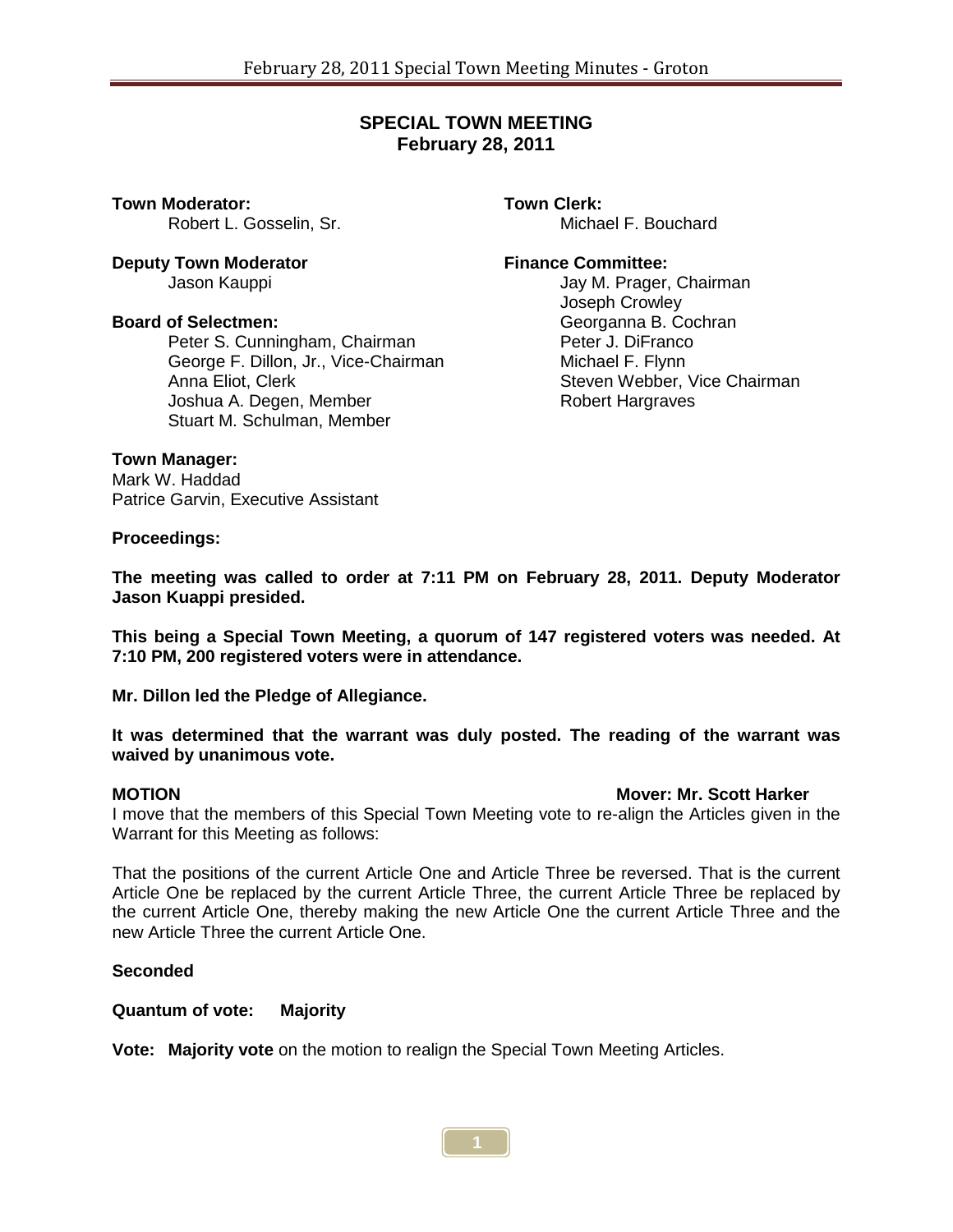Middlesex, ss. Commonwealth of Massachusetts To any Constable in the Town of Groton

Greetings:

In the name of the Commonwealth of Massachusetts, you are hereby required to notify and warn said inhabitants of the Town of Groton qualified to vote on Town affairs to assemble in the Groton-Dunstable Middle School Auditorium in said Town on Monday, the twenty-eighth day of February, 2011 at Seven O'clock in the evening, to consider the following:

#### *ARTICLE 1: PURCHASE NEW AMBULANCE* **(formerly Article 3)**

To see if the Town will vote to raise and appropriate, transfer from available funds, and/or borrow a sum or sums of money to purchase a new ambulance for the Fire Department, and all other costs associated with such a purchase, or to take any other action relative thereto.

#### *BOARD OF SELECTMEN*

#### **Board of Selectmen:** *RECOMMENDED UNANIMOUSLY* **Finance Committee:** *RECOMMENDED UNANIMOUSLY*

**Summary:** *Funding for this purchase will come from the "Ambulance Receipt Account". The ambulance scheduled for replacement is a 2001 Ford F-450. This vehicle is needed by the Fire Department to respond to the number of medicals in Town and also for mutual aid. The current replacement plan for the ambulances in the fleet is every 8-10 years. This ambulance will be 11 years old in 2012.*

#### **Mover: Anna Eliot**

**MOTION:** I move that the Town vote to appropriate from Emergency Medical Services Receipts Reserved the sum of \$245,000 to purchase a new ambulance for the Fire Department, and all other costs associated with such a purchase.

#### **Seconded**

**Quantum of Town Meeting Vote: Majority**

**Vote on Article 1 Main Motion: Unanimous**

## *ARTICLE 2: 122 OLD AYER ROAD – CONNECTION TO TOWN SEWER*

To see if the Town will vote to extend the "Groton Center Sewer System" as established by the vote of the Special Town Meeting of February 6, 1989, under Article 7, and as shown most recently on the plan approved under Article 14 of the Annual Town Meeting of April 25, 2005, to include the property shown on Assessors' Lot 222-55 (122 Old Ayer Road) but only for the exclusive use of Thomas More College, which is proposed to be relocated to that location,

\_\_\_\_\_\_\_\_\_\_\_\_\_\_\_\_\_\_\_\_\_\_\_\_\_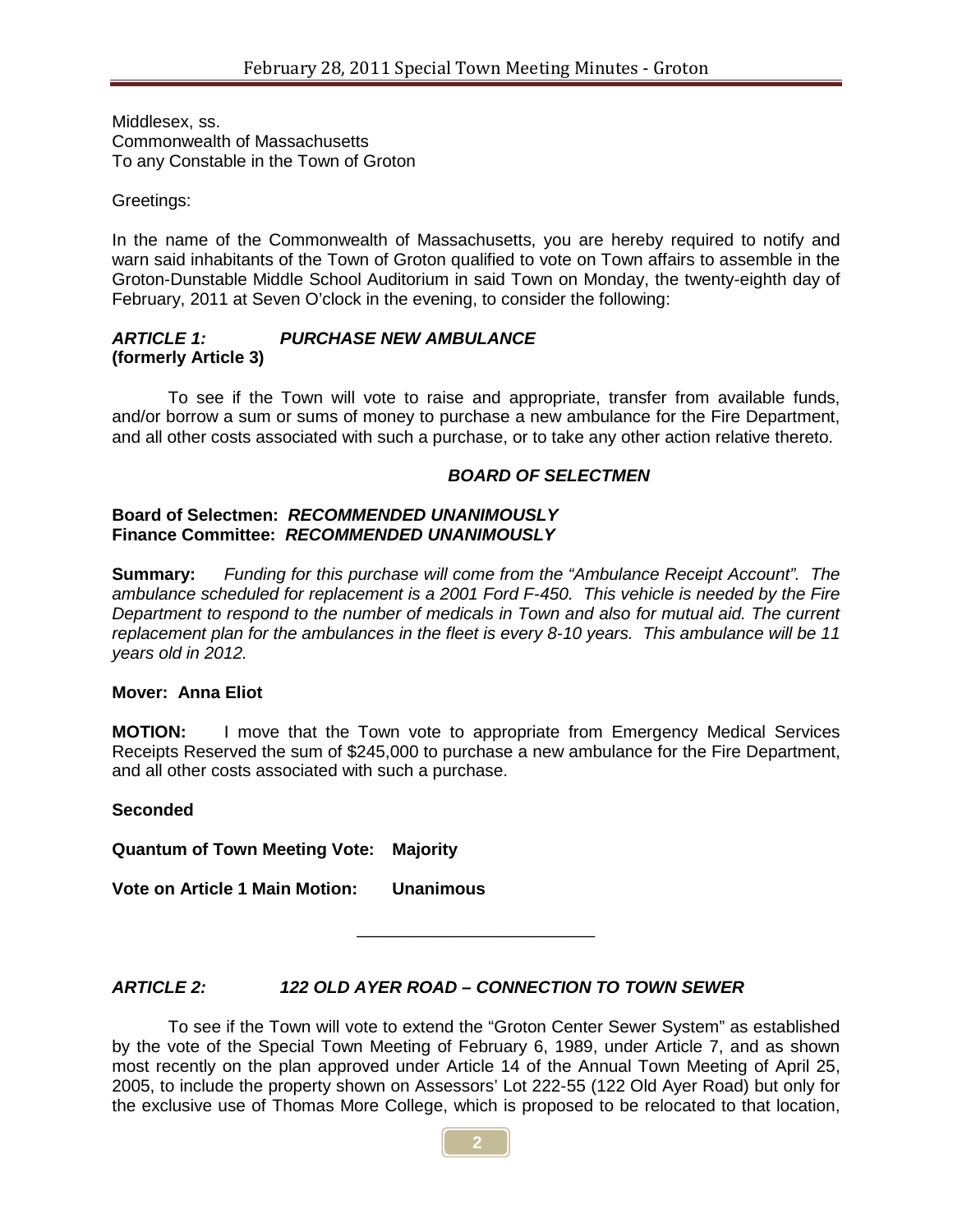provided that all costs of designing, laying, and construction of the extension and any associated connection and the cost of additional capacity and the property owner's proportionate share of the general benefit facilities, and all other costs associated therewith, are paid by the owner of the property benefited thereby, whether by the assessment of betterments or otherwise, or to take any other action relative thereto.

#### *BOARD OF SELECTMEN BOARD OF SEWER COMMISSIONERS*

#### **Board of Selectmen:** *RECOMMENDED UNANIMOUSLY* **Finance Committee:** *RECOMMENDED UNANIMOUSLY*

**Summary:** *This article requests authorization from the Town Meeting to expand the Central Sewer District to include 122 Old Ayer Road. The Town is currently working with Thomas More College to relocate to Groton. This article, if approved, will provide Sewer Capacity for the exclusive use of Thomas More College. In order to make this a viable project, expansion of the Central Sewer District is necessary. The Board of Sewer Commissioners has reviewed the issue and has voted to allocate the sewer capacity that meets current needs to accommodate this proposed relocation. Should the College not relocate to this location, the connection to the Town Central Sewer System will be rescinded. More information will be provided at the Town Meeting.*

#### **Mover: George Dillon**

**MOTION:** I move that the Town vote to extend the "Groton Center Sewer System" as established by the vote of the Special Town Meeting of February 6, 1989, under Article 7, and as shown most recently on the plan approved under Article 14 of the Annual Town Meeting of April 25, 2005, to include the property shown on Assessors' Lot 222-55 (122 Old Ayer Road) but only for the exclusive use of The Thomas More College of Liberal Arts, which is proposed to be relocated to that location, and its successors or assigns, and only as long as the entirety of said property currently shown on Assessors' Lot 222-55 is used as an educational facility by a nonprofit college or university, otherwise the sewer system extension shall terminate and be null and void; and provided that all costs of designing, laying, and construction of the extension and any associated connection and the cost of additional capacity and the property owner's proportionate share of the general benefit facilities, and all other costs associated therewith, are paid by the owner of the property benefited thereby, whether by the assessment of betterments or otherwise; and provided further that said extension shall be subject to the terms of any agreement relating thereto, and consistent with this vote, between the Town and The Thomas More College of Liberal Arts, which agreement or agreements the Board of Selectmen and the Board of Sewer Commissioners are hereby authorized to enter into.

#### **Seconded**

#### **Quantum of Town Meeting Vote: Majority**

#### **Discussion:**

- Dr. William Fahey, President of The Thomas More College:
	- o The college is interested in relocating to Groton. This article facilitates relocation to town, but much more needs to be done.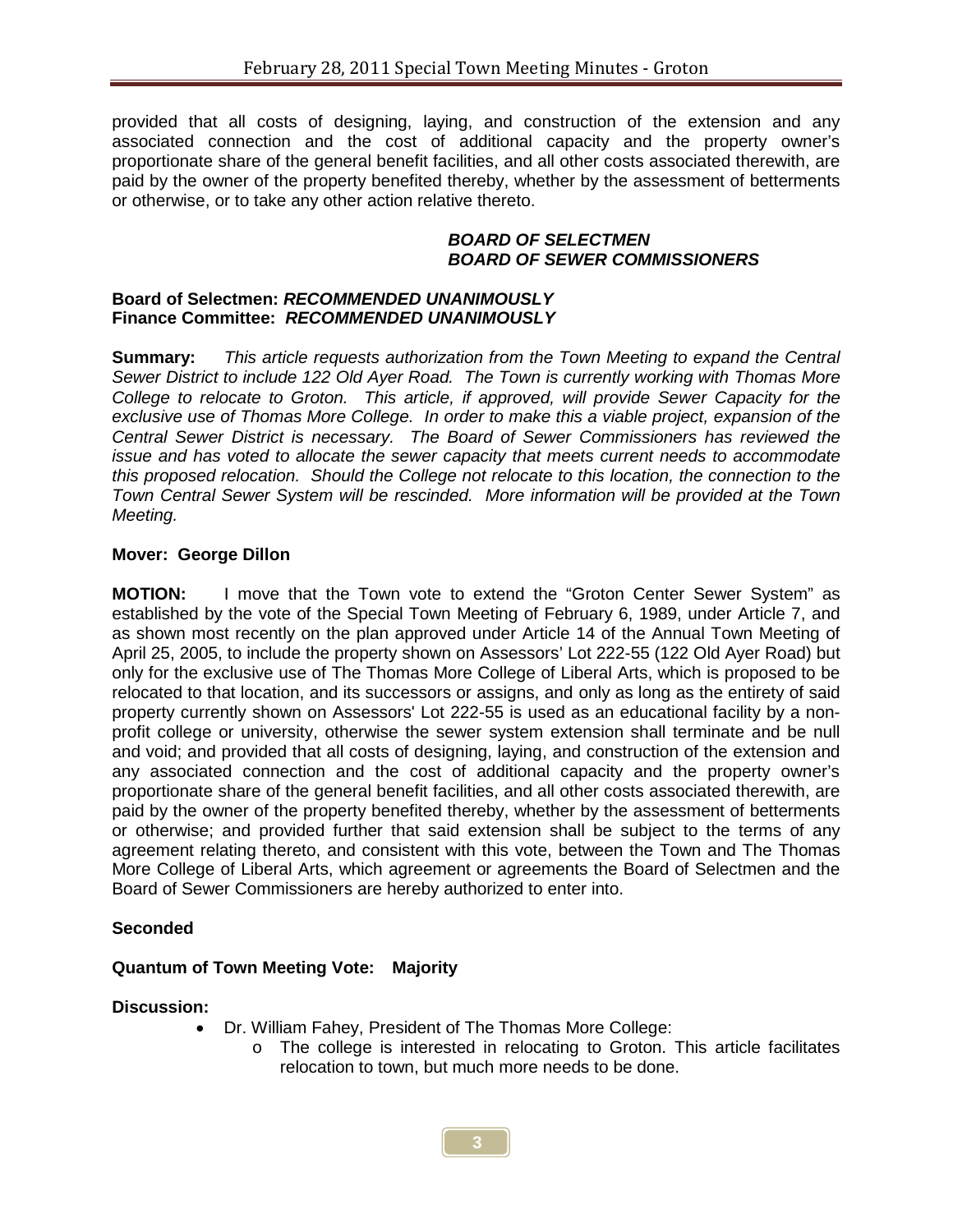- $\circ$  The curriculum supports students to integrate the classroom, environment and community with positive impact. Because of the town's character, Groton has been on Thomas More's "short list" of relocation sites.
- Costs of sewer extension to be born by The Thomas More College of Liberal Arts
- The college has agreed to payments in lieu of taxes. Dr. Fahey stated that the college commits to "payments in lieu" following the traditions of working cooperatively with the town.
- Zoning: Educational institutions are exempt from review in RA zoning districts, but are still subject to Site Plan Review by the Planning Board, as well as reviews by other town agencies (Conservation Commission, Sewer Commission, Board of Health) The College will be represented by Robert Collins.
- What will happen if the sewer is installed , but the college does not relocate?
	- o Thomas More College (TMC) will own the target property at 122 Old Ayer Rd before sewer construction begins.
	- o As regards "successors and assigns", the town is voting to authorize sewer capacity for TMC. The town, through town meeting, will have the right to terminate, or the authority to permit, sewer facilities for another entity.
- Can other houses tie into this sewer extension?
	- o Because this extension will be a "force main", other tie-ins are not possible. It is believed that there is only one house situated along the sewer extension route.
- What impact does this extension have on overall sewer capacity? How would the sewer extension affect Groton's reserve sewer capacity?
	- $\circ$  The town has the capacity to handle the town's needs and a capacity for emergency needs.
	- $\circ$  TMC would use approximately 1/3<sup>rd</sup> of the reserve capacity
	- o If TMC exceeds the assigned sewer capacity, the additional needs would have to be addressed privately by the college.
- What timeframes would be involved in extending the sewer line?
	- o Estimated at 12-14 months to design, plan, permit and install.
- What is the legal standing of the sewer restriction?
	- o This is the third time the town has granted a restricted sewer extension. This is most similar to the connection to the high school.
	- o Town Counsel is not aware of any challenges to this type of agreement.
- Several abutters voiced support for the idea of having the college as a neighbor.
- What is the status of TMC's accreditation? Would there be any issue with TMC's financial viability?
	- o Dr. Fahey states that TMC is accredited nationally and regionally. Accreditation consists of meeting 11 standards. Recently, 1 of the 11 standards (financial) was warned by regional accreditation. Those issues have been addressed and TMC expects the accreditation to be restored.
	- o In a recent fundraiser hoping to raise \$900k, the college raised \$1.3m in a 5 week period.
- Would the town need to install a sidewalk from the college to Route 119?
	- o While this will be determined when specific plans are identified, there is no anticipated need for a sidewalk. The rail trail does provide walking access to both Groton and Ayer centers.
- How are the students supervised "off hours"?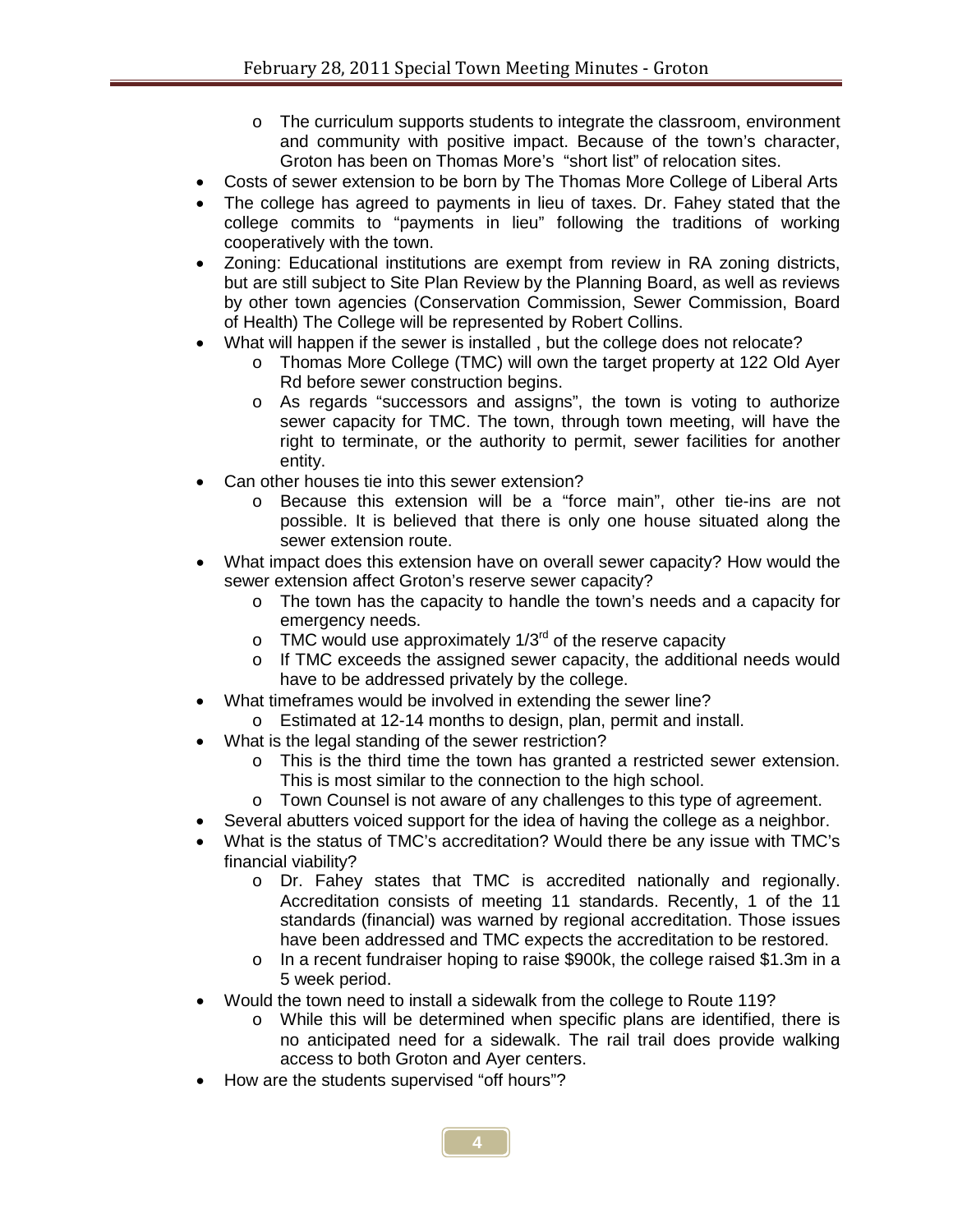- o While the faculty is not resident, there is a system of student proctors to supervise the 83 (current) students.
- Has there been a history of problems at TMC?
	- o Police Chief Palma stated that his due diligence with the Merrimack NH police chief results in a finding that the college makes good neighbors and are good citizens. The Merrimack Police Chief described the college as "boring" (in a good police sense).

**MOTION to Move the Question Seconded Quantum of vote: Majority Vote on motion to move the question: Unanimous**

**Vote of Article 2 Main Motion: Majority**

#### *ARTICLE 3: PURCHASE MAIN STREET PARCELS FROM ROMAN CATHOLIC CHURCH (Formerly Article 1)*

\_\_\_\_\_\_\_\_\_\_\_\_\_\_\_\_\_\_\_\_\_\_\_\_\_

To see if the Town will vote to authorize the Board of Selectmen to acquire from the Roman Catholic Archbishop of Boston, by gift, purchase, or eminent domain, for general municipal purposes, including, without limitation, for use as a fire station, the following three (3) parcels of land located on Main Street: (a) a parcel located at 271 Main Street, shown on Assessors Map 112 as Parcel 60, described in a deed recorded with the Middlesex South District Registry of Deeds in Book 3649, Page 136, (b) a parcel located at 279 Main Street, shown on Assessors Map 112 as Parcel 61, described in a deed recorded in Book 3119, Page 208, and (c) a parcel located at 271 Main Street, shown on Assessors Map 112 as Parcel 62, described in a deed recorded in Book 10317, Page 127, containing 1 acre, more or less, in the aggregate, and to raise and appropriate, transfer from available funds, or borrow, or any combination of the foregoing, a sum or sums of money for such acquisition and costs related thereto, and further to authorize the Board of Selectmen to enter into all agreements and execute on behalf of the Town any and all instruments as may be necessary or convenient to effectuate the purpose of this article, or to take any other action relative thereto.

#### *BOARD OF SELECTMEN*

#### **Board of Selectmen:** *RECOMMENDED UNANIMOUSLY* **Finance Committee:** *RECOMMENDED UNANIMOUSLY*

**Summary:** *The Board of Selectmen and Town Manager have been working with the Roman Catholic Archbishop of Boston to purchase the three lots on Main Street that were the former home of the Sacred Heart Church. The agreed to purchase price is \$475,000. The plan is to use this site in the future to construct a new Central Fire Station to replace the one on Station Avenue. The Town Manager is working on a plan to relocate the former Church Building and will provide the Town Meeting with an update at Town Meeting.*

#### **Mover: Peter Cunningham**

**MOTION:** I move that the Town vote to authorize the Board of Selectmen to acquire from the Roman Catholic Archbishop of Boston, by gift, purchase, or eminent domain, for general municipal purposes, including, without limitation, for use as a fire station, the following three (3)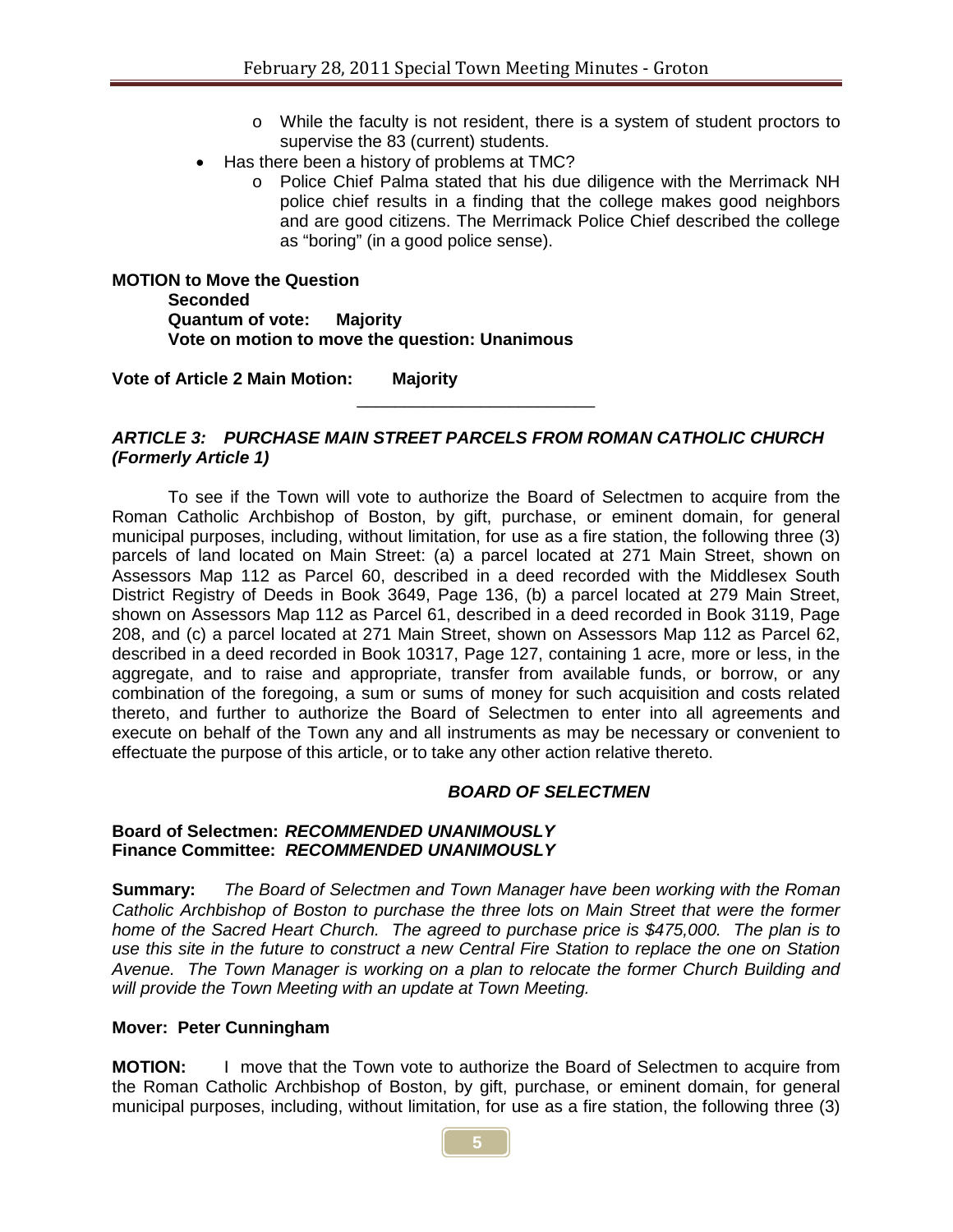parcels of land located on Main Street: (a) a parcel located at 279 Main Street, shown on Assessors Map 112 as Parcel 60, described in a deed recorded with the Middlesex South District Registry of Deeds in Book 3649, Page 136, (b) a parcel located at 279 Main Street, shown on Assessors Map 112 as Parcel 61, described in a deed recorded with said Registry in Book 3119, Page 208, and (c) a parcel located at 279 Main Street, shown on Assessors Map 112 as Parcel 62, described in a deed recorded with said Registry in Book 10317, Page 127, containing 1 acre, more or less, in the aggregate, and to transfer from the Stabilization Fund the sum of \$300,000 and appropriate from Emergency Medical Services Receipts Reserved the sum of \$175,000, for a total of \$475,000 for such acquisition and costs related thereto, and further to authorize the Board of Selectmen to enter into all agreements and execute on behalf of the Town any and all instruments as may be necessary or convenient to effectuate the acquisition of said parcels of land.

## **Seconded**

## **Quantum of Town Meeting Vote: 2/3's Majority**

#### **Discussion:**

- o Presentation and video by Fire Chief Joe Bosselait on the current central fire station locate on Station Ave.
	- $\circ$  The presentation demonstrated significant inadequacies with the current central fire station.
	- o The major issues with the existing fire station are:
		- Equipment bays have been outgrown by the size of current fire equipment. Head clearance is very tight, even requiring snow to be shoveled in front of the door before a vehicle can enter/exit. Side clearances require mirrors to be pulled in for passage. The vehicle doors open less than 50%. Addressing these issues with each fire call takes precious seconds and minutes away from the rescue effort. Equipment has gotten bigger to comply with modern firefighting standards (e.g. ladder size, amount of water carried). Groton has been ordering "smaller" trucks, at an additional cost, to fit into these bays.
			- Related to the bays, mutual aid equipment (from other towns) are parked outside during coverage. In cold weather, water tank freezing and similar issues must be managed.
			- Station Ave/Main St intersection is a traffic congestion point, and needs to be travelled when responding to an emergency. Traffic can take time away from a response.
			- The general condition of the building is not very good. There are many issues which need to be addressed, some of which are building safety concerns.
	- o Currently, ambulances and fire equipment are necessarily garaged at different locations. In certain circumstances, the logistics of people/equipment can cause delays in response times. It would be much better from a public safety standpoint to house all emergency equipment in the same location.
	- o Various comments throughout the night indicated overwhelming agreement that a new fire station is needed.
- o 279 Main Street as a new location:
	- o 1 acre lot (four times the Station Ave lot size)
	- o Corner lot with access on Main St. and West St.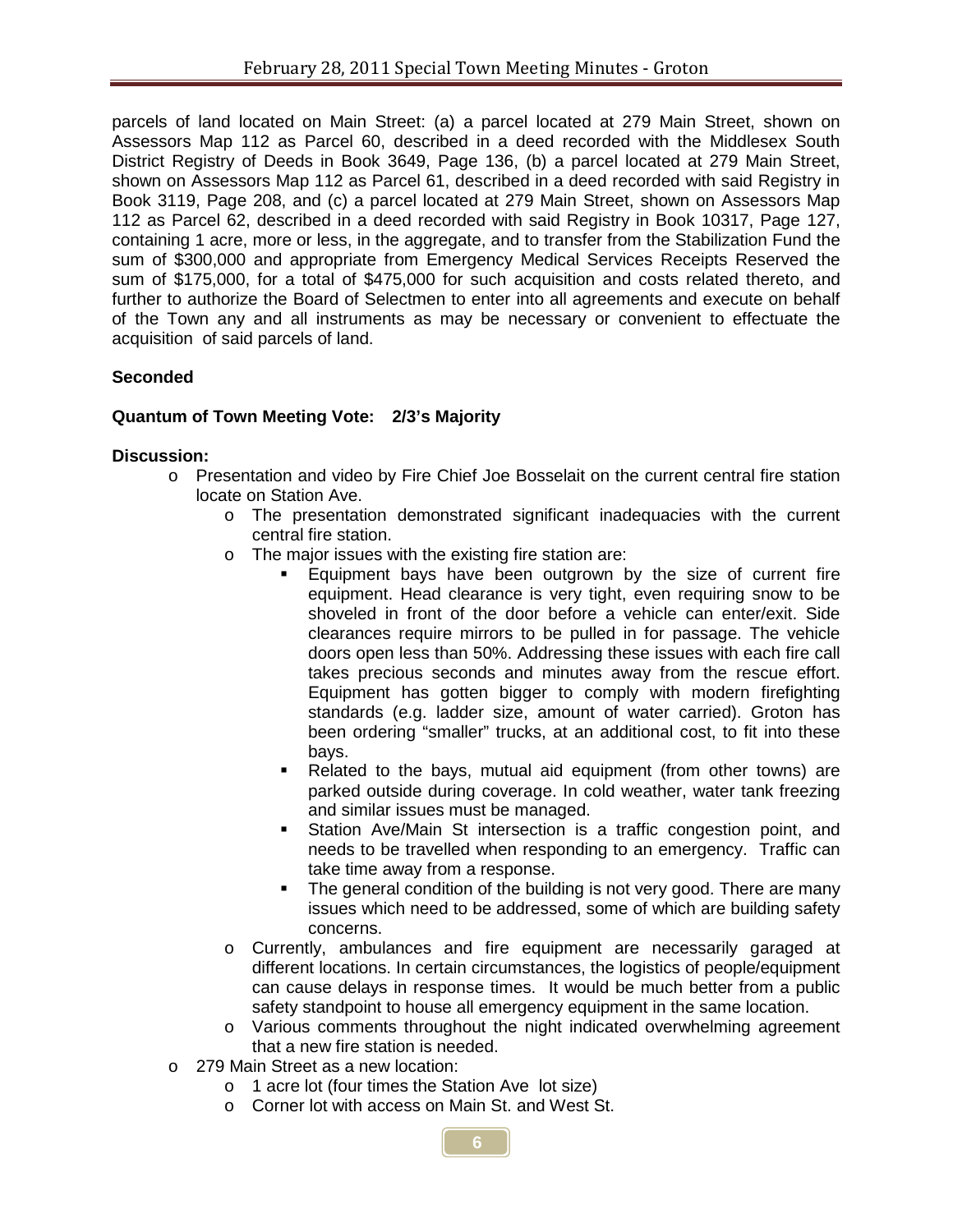- o A new facility would be built to modern equipment standards
- o The new facility would have 8 bays, allowing co-location of ambulances and fire equipment.
- o The 279 Main St. lot would require the removal of the Sacred Heart Church, currently located on the premises.
- o General discussion points:
	- o The question before the town is if the purchase of this land is a good investment for the town at this time.
	- o Many expressed these concerns:
		- \$475k for the land was thought to be expensive
		- Concern about the town's role and responsibilities in removal or demolition of the church
		- Adequacy of the location (traffic and West St. road quality for large trucks)
		- Noise in a residential area
		- **Process to choose this location seemed rushed**
		- How would the town pay for the land and the new fire station?
	- o Virtually all speakers expressed support for a new fire station
	- o Lynwood Prest (background in structural engineering): This is a 1900's era building. There is no room for height expansion. Would probably cost as much or more to rehab this building as to build a new building.
	- o Brooks Lyman: Does not support the 279 Main St site. The land is expensive and not an ideal location. There is still a traffic congestion concern. Recommended consideration of other sites.
	- o Sites mentioned and previously considered:
		- Renovation of Station Ave Fire Station Small lot; storage of equipment during a renovation; Broadmeadow Road is a "floating" road and not suitable for regular usage by heavy equipment.
		- **Prescott School narrow drive; too close to wetlands to build behind**
		- **Co-locate at an expanded 99 Pleasant St.**
	- $\circ$  The town is purchasing the land only. The town's responsibility for the church building would be \$10,000 towards demolition expenses. The Archdiocese of Boston is responsible for the disposition of the building. Thomas More College is interested in obtaining the building for its use.
	- o It is anticipated that 279 Main Street will become taxable, as it appears not to be used for religious purposes any more.
	- o Becky Pine: What is missing is a committee to be looking at alternatives, and to involve the public more thoroughly.

#### **MOTION offered by John Giger**

I move that we postpone the article indefinitely. **Seconded Quantum of Vote: Majority**

#### **Motion to move the question to indefinitely postpone**

 **Seconded Quantum of vote: Majority Vote on motion to move the question: Majority**

**Vote on motion to indefinitely postpone: Majority**